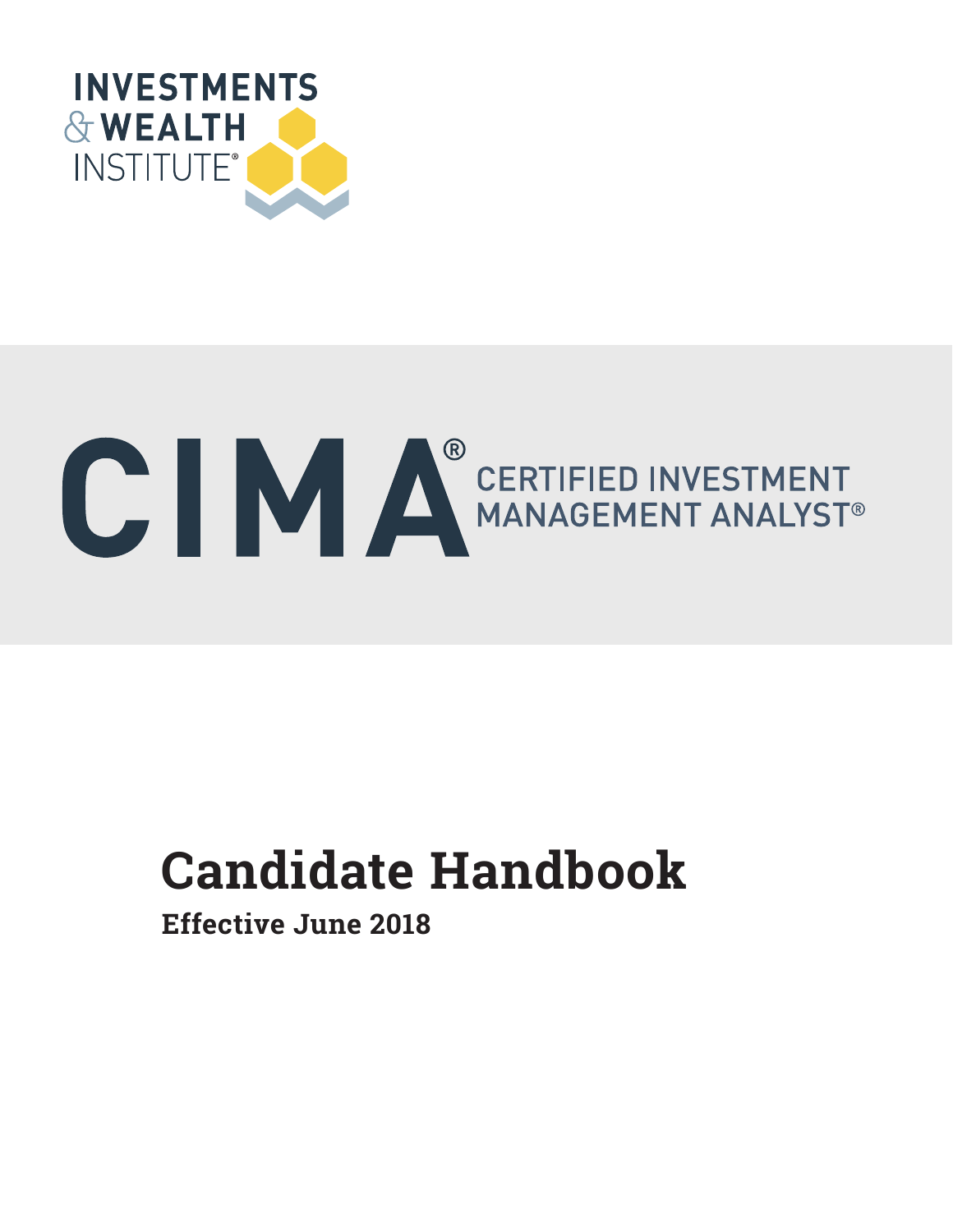# CIMA

#### **Contents**

| About Investments & Wealth Institute (Institute) 2      |  |
|---------------------------------------------------------|--|
|                                                         |  |
|                                                         |  |
|                                                         |  |
|                                                         |  |
|                                                         |  |
|                                                         |  |
|                                                         |  |
| Rescheduling an Examination 3                           |  |
| Special Arrangements for Candidates with Disabilities 3 |  |
| Missed Appointments and Forfeitures3                    |  |
| Inclement Weather, Power Failure or Emergency3          |  |
|                                                         |  |
|                                                         |  |
|                                                         |  |
| Certification Examination-                              |  |
|                                                         |  |
|                                                         |  |
|                                                         |  |
|                                                         |  |
| Personal Belongings and Test Center Rules 10            |  |
|                                                         |  |
|                                                         |  |
| Copyrighted Examination Questions 11                    |  |

Taking the Examination . 11 Candidate Comments . 11 After the Examination . 11 Pass/Fail Score Determination . 11 Scores Cancelled by the Institute or PEARSON VUE .....12 If You Do Pass the Examination .............................12 If You Do Not Pass the Examination.........................12 Duplicate Score Report . 12 Confidentiality . 12 Examination Inquiries . 12 CIMA Certification Renewal Requirements . . . . . . . . . . . . 12 Overview of the CIMA® Certification Process ...........13 Request for Special Examination Accommodations . . . . . . 14 Documentation of Disability-Related Needs . . . . . . . . . . . . 15

All questions and requests for information about the CIMA certification program should be directed to:

#### **Investments & Wealth Institute**

Certification Department 5619 DTC Parkway Suite 500 Greenwood Village, CO 80111 Website: certification@i-w.org Voice: +1 303-770-3377, option 2 All questions and requests for information about examination scheduling should be directed to:

#### **PEARSON VUE**

Candidate Services 5715 W Old Shakopee Rd Bloomington, MN 55437 Voice: 866-286-8812 Website: www.pvamericascustomerservice@pearson.com

INVESTMENTS & WEALTH INSTITUTE® is a registered mark of Investment Management Consultants Association Inc. doing business as Investments & Wealth Institute. CIMA®, CERTIFIED INVESTMENT MANAGEMENT ANALYST®, CIMC®, CPWA®, and CERTIFIED PRIVATE WEALTH ADVISOR® are registered certification marks of Investment Management Consultants Association Inc. doing business as Investments & Wealth Institute. RMA<sup>sM</sup> and RETIREMENT MANAGEMENT ADVISORSM are marks owned by Investment Management Consultants Association Inc. doing business as Investments & Wealth Institute. 01.180417.10.0625.ctrl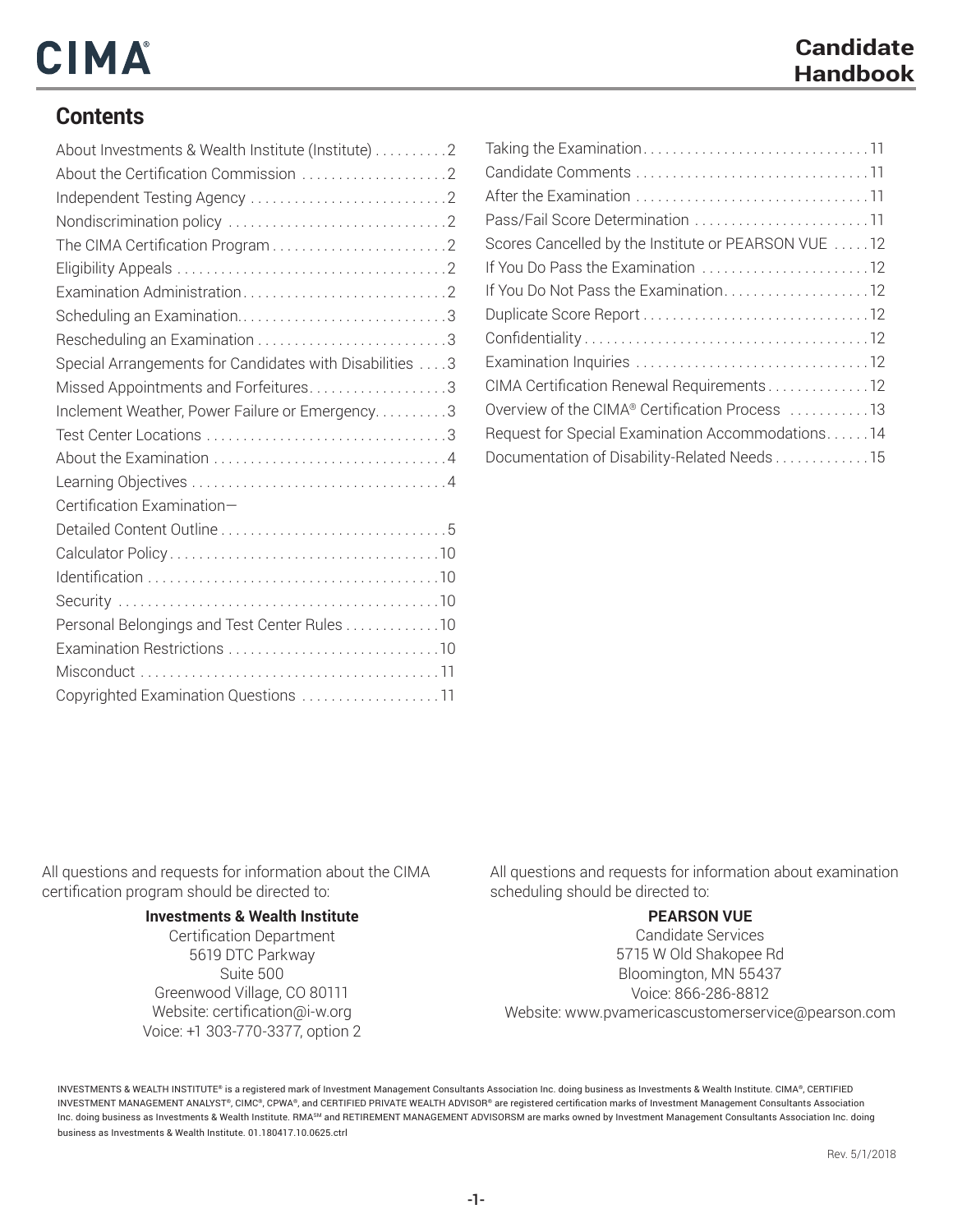#### **About Investments & Wealth Institute™ (Institute)**

Investments & Wealth Institute (formerly IMCA) was established in 1985. The Institute is a professional association, advanced education provider, and standards body for financial advisors, investment consultants, and wealth managers who embrace excellence and ethics. Since 1988, the Institute has been authorizing the use of Certified Investment Management Analyst® or CIMA® certification marks to experienced financial advisors who successfully complete the CIMA certification program and meet other ongoing certification requirements.

The CIMA professional is one who integrates sophisticated investment knowledge with practical tools to meet the real-world needs of individual and institutional investors.

#### **About the Certification Commission**

The Certification Commission is an autonomous volunteer committee authorized by the Institute's Board of Directors and charged with the development and maintenance of the Institute's certification programs. The Commission is responsible for setting the initial and ongoing requirements that candidates and certificants must meet in order to earn and maintain the rights to use the CIMA designation.

#### **Independent Testing Agency**

The Institute has contracted with HumRRO to assist in the development, administration, scoring, and analysis of the examination for CIMA certification, and with PEARSON VUE to assist in the administration and delivery of the exams.

#### **Nondiscrimination policy**

The Institute, HumRRO and PEARSON VUE do not discriminate among candidates on the basis of race, color, creed, gender, religion, national origin, disability, marital status, or any other characteristic protected by law.

#### **The CIMA Certification Program**

Candidates must meet established eligibility requirements and complete all steps to earn the CIMA certification. Upon certification, certificants must satisfy ongoing renewal requirements. There are no application deadlines; candidates can submit applications to begin the initial certification process at any time.

Additional details about the steps to CIMA certification can be found on the Institute's website at www.investmentsandwealth.org/cima.

**Step 1:** Submit a certification program application, with fee, and pass a comprehensive background check performed by Institute staff. The application is valid for two years from the date it is accepted by the Institute. The application is reviewed to verify that the applicant meets the program requirements. Applicants will either be accepted into, or denied from, the program.

**Step 2:** Enroll with a Registered Education Provider and successfully complete their executive education program. Fees are set by and payable to the education providers. Education providers notify the Institute of candidates who have successfully completed their education program.

The Institute will provide each Registered Education and Review Provider a list of candidates accepted into the program, except for those candidates who have elected to opt out of their information being shared.

**Step 3:** Pass the Certification Examination after successful completion of the executive education component. The Certification Examination is administered at local testing centers. A candidate may sit for this examination as often as necessary, but retesting fees apply, and there is a 30 day wait period between exam attempts.

**Step 4:** Demonstrate a minimum of three (3) full years of professional experience in financial services or related industry, pass a second background check, complete a license agreement and agree to adhere to the Institute's *Code of Professional Responsibility* and *Rules and Guidelines for the Use of the Marks.*

## **Eligibility Appeals**

Applicants can appeal a denial into the CIMA certification program through the Admissions Appeals Process as follows:

Institute Legal Staff will notify the Applicant of the Appeal Process in its notice of application denial.

#### **Appeal Process**

If the application is not accepted due to a pending matter, the applicant will be invited to reapply when the matter is resolved. There is no appeal to this decision.

If the application is not accepted for any other reason, the applicant will be notified of the following appeal process:

- *•* The applicant has 60 days from the date of non-acceptance to notify Institute staff of their desire to appeal the decision (Notice of Appeal);
- *•* The applicant has 30 days after Notice of Appeal to provide an explanation as to why an appeal should be considered as well as any new and/or additional information that should be considered;The ruling on the Appeal is final;
- *•* Ruling on the appeal must occur within 60 days of receipt of the complete Appeal;
- *•* The ruling on the Appeal is final;
- *•* If the initial ruling is upheld, the applicant is eligible to reapply in two (2) years from the date of the initial ruling.

#### **Examination Administration**

Examination is administered by appointment at PEARSON VUE testing centers worldwide. Candidates will be able to schedule their exam once the Institute sends eligibility information to PEARSON VUE on their behalf. Available dates will be provided when a candidate schedules their exam at www.personvue.com/iwi. First time testers must create a PEARSON VUE web account to schedule.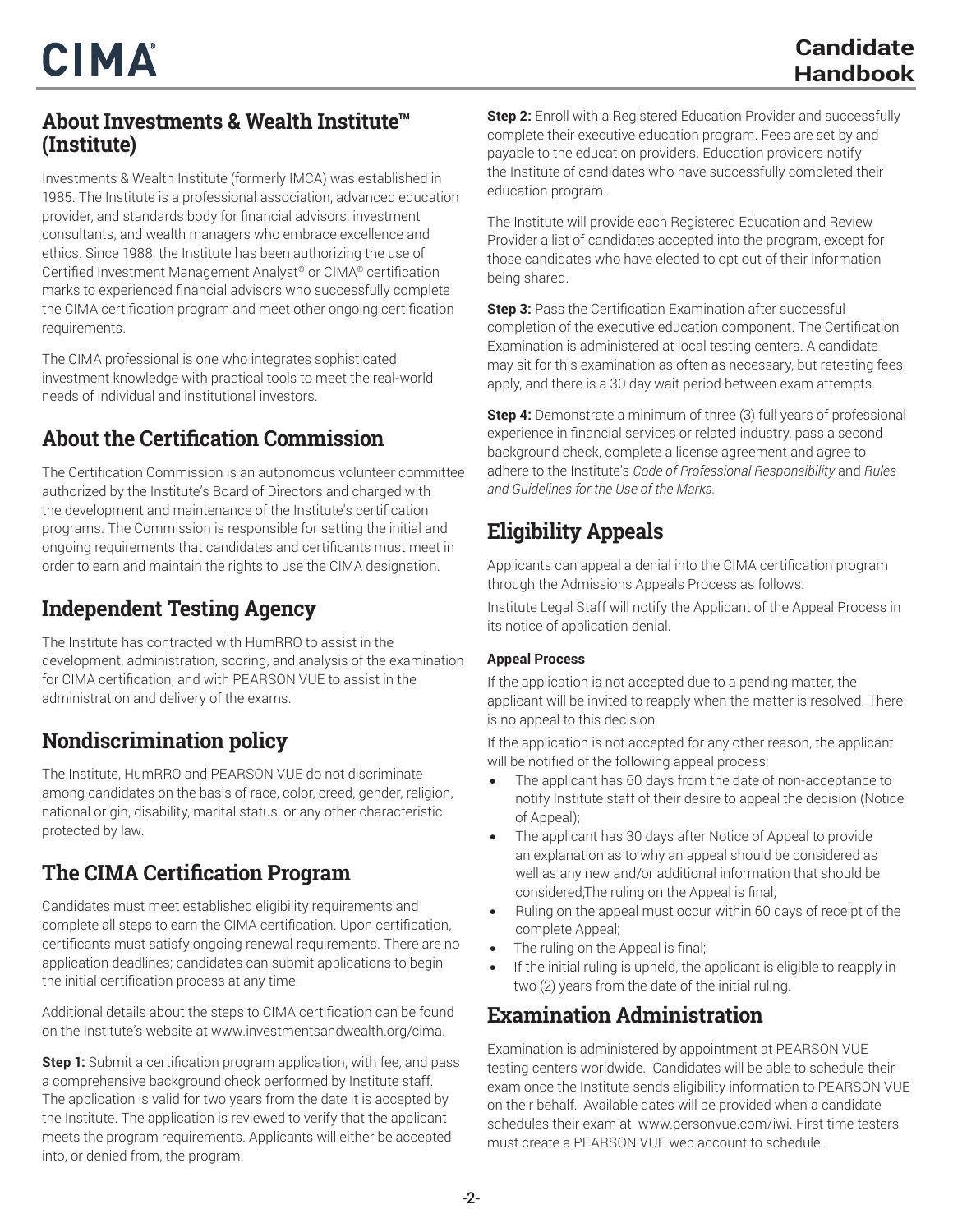# CIMA

All candidates are scheduled on a first-come, first-served basis. The firsttime Certification Examination fee is included in the CIMA certification program application fee. An additional fee is charged for each retest.

#### **Scheduling an Examination**

Once eligibility has been confirmed by the Institute, PEARSON VUE will send candidates an Authorization to Test notification via email with instructions on how to schedule their exam.

Candidates may visit www.pearsonvue.com/iwi and click on Sign-In and should follow the prompts on the website to schedule the examination appointment. First time test takers must create a PEARSON VUE web account to schedule.

Candidates may also call PEARSON VUE at 866-286-8812 to schedule an examination appointment. This toll-free number is answered from 7 a.m. to 7 p.m. (Central Time) Monday through Friday.

When scheduling an examination, candidates should be prepared to confirm a location and a preferred date and time for testing. Candidates will be emailed a confirmation letter within 24 hours of scheduling. If a candidate has not received their confirmation letter within 24 hours, they should call the PEARSON VUE call center to inquire at 866-286-8812.

#### **Rescheduling an Examination**

Examination fees are nonrefundable. A candidate who is unable to test as scheduled may opt to reschedule within 24 hours of their scheduled appointment.

Candidates may reschedule online at www.pearsonvue.com/iwi or via the PEARSON VUE call center at 866-286-8812 a minimum of 24 hours prior to a scheduled examination. If candidates do not cancel within 24 hours of their scheduled appointment, the examination fee is forfeit, and payment of an exam fee is required to re-establish eligibility.

#### **Special Arrangements for Candidates with Disabilities**

The Institute and PEARSON VUE comply with the Americans with Disabilities Act and strive to ensure that no individual with a disability is deprived of the opportunity to take the examination solely by reason of that disability. PEARSON VUE will provide reasonable accommodations for candidates with disabilities.

Wheelchair access is available at all Pearson Professional Centers. Candidates with visual, sensory, or physical disabilities that would prevent them from taking the examination under standard conditions may request special accommodations and arrangements. To request special accommodations, complete the Request for Special Examination Accommodations and Documentation of Disability forms included in this handbook and submit the completed forms to the Institute for approval. Once approved, candidates will receive notification of the Accommodation in their Authorization to Test notification.

Please note, candidates must call the PEARSON VUE Accommodations Scheduling line at 1-800-466-0450 to schedule an exam with the approved accommodations if they are unable to do so online.

#### **Missed Appointments and Forfeitures**

All candidates will forfeit the examination registration and all related fees paid to take the examination under the following circumstances.

- *•* The candidate wishes to reschedule an examination but fails to contact PEARSON VUE at least 24 hours prior to the scheduled testing appointment;
- *•* The candidate appears more than 15 minutes late for an examination; or,
- *•* The candidate fails to report for an examination appointment.

Candidates must contact the Institute to pay a new examination fee prior to scheduling a testing date with PEARSON VUE. Once a new Authorization to Test notification is received, the candidate may schedule a new appointment with PEARSON VUE.

A written explanation of extenuating circumstances may be submitted for special consideration by the Institute. Please email such requests to the Institute at certification@i-w.org.

#### **Inclement Weather, Power Failure or Emergency**

In the event of inclement weather or unforeseen emergencies on the day of an examination, PEARSON VUE will determine whether circumstances warrant the cancellation, and subsequent rescheduling, of an examination. The examination will usually not be rescheduled if the Test Center personnel are able to open the Test Center.

In the event of a site closure PEARSON VUE will make every attempt to contact candidates via email or phone prior to the examination to advise them of the closure, and to reschedule another date/time to test. Every attempt is made to administer the examination as scheduled; however, should an examination be cancelled all scheduled candidates will receive notification regarding rescheduling or reapplication procedures.

If power to a Test Center is temporarily interrupted during an administration, the examination will be restarted. The responses provided up to the point of interruption will remain intact and the exam should continue where the candidate left off.

#### **Test Center Locations**

PEARSON VUE Test Centers are available worldwide and have been selected to provide accessibility to the most candidates in major metropolitan areas. For information regarding available Test Centers, go to www.pearsonvue.com/iwi and click the Find a Test Center link. Specific address information will be provided in the confirmation notice sent to candidates once scheduling is complete.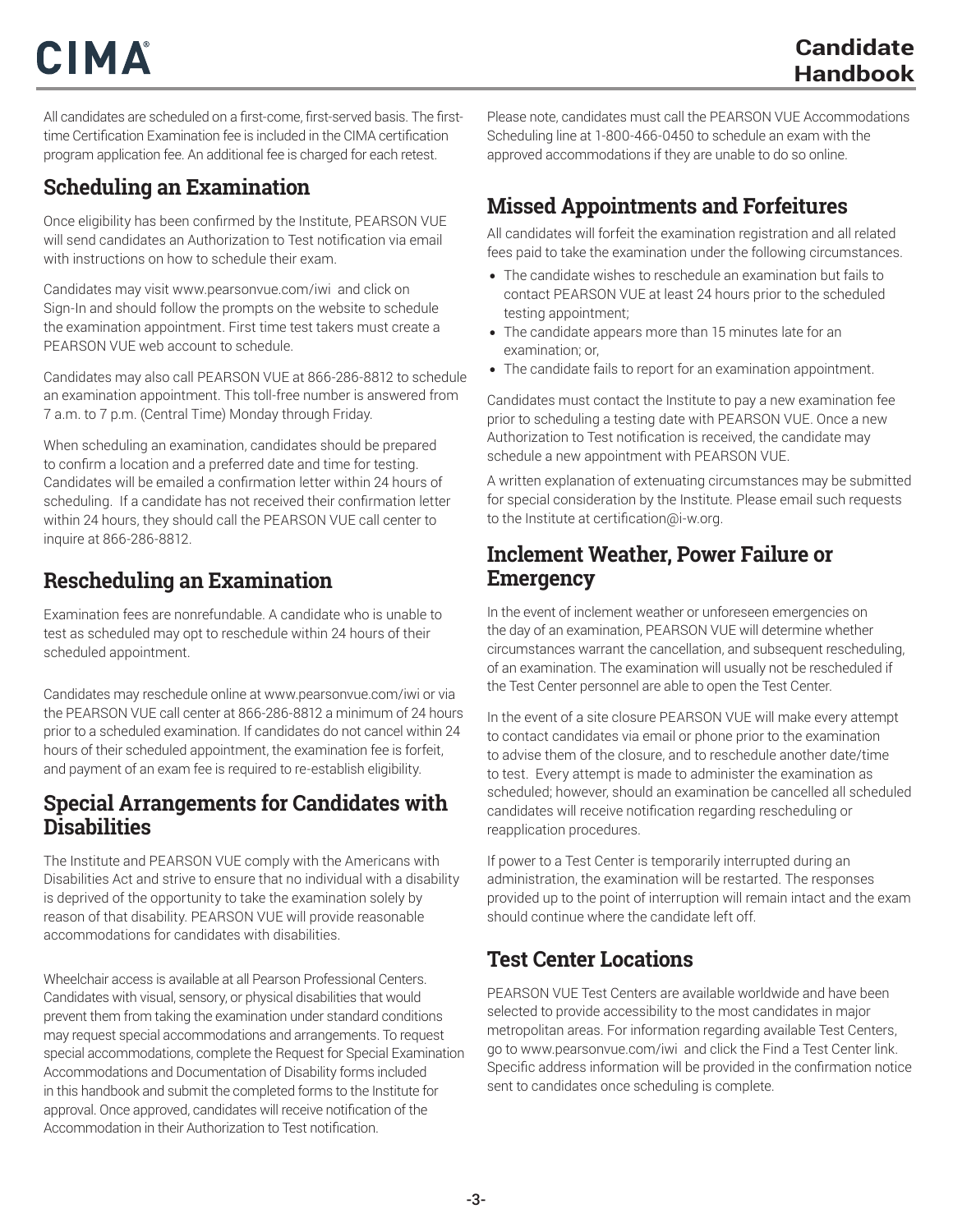#### **About the Examination**

The Certification Examination is a five-hour examination and has 125 multiple-choice questions and 15 non-scored, pretest questions. Candidates can take an optional 15 minute break during the exam, but the timed exam will not stop.

Each examination item (question) is related to an area of work performed by an investment management consultant/advisor. The topics have been identified through a job analysis. All examination items are written in a four-option, multiple-choice format.

Several examination item types are incorporated into the examination. These include:

- *•* One Best Response
- *•* Direct Question
- *•* Incomplete Statement
- *•* Complex Multiple-Choice
- *•* Situational Set

The examination items test the candidate's knowledge and skills at various levels, including recall, application, and analysis.

- *•* Recall items test the recognition of and remembering specific facts, generalizations, theories, and principles.
- *•* Application items test interpretation or application of data. They often include calculations or other problem-solving and require identification of the components and relationships among data.
- *•* Analysis items test the evaluation of data and problem-solving. They typically require judgment about the best course of action.

#### **Learning Objectives**

The topics included in the following Detailed Content Outline have been derived from a job analysis survey of knowledge and skills needed by CIMA professionals to fulfill work requirements. The topics are subject to testing on the CIMA Certification Exam and should be covered by Registered Education Programs.

The numbers and percentages listed beside the topics below indicate the percentage of examination items devoted to the topic category.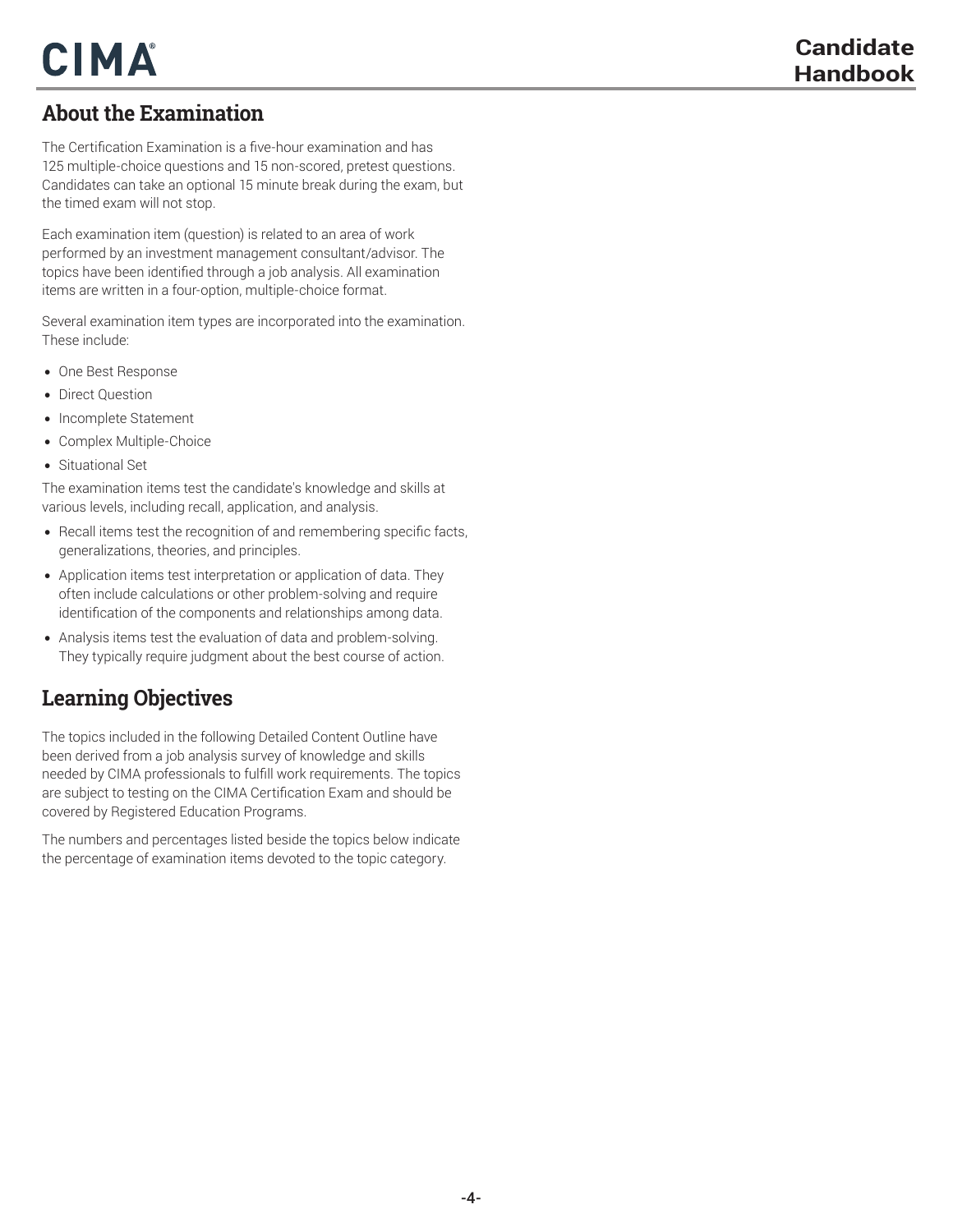## **Certification Examination–Detailed Content Outline**

| <b>Certification Examination Detailed Content Outline</b>                                                                                                                                                                                                                | <b>Percentage of</b><br><b>Exam</b> |
|--------------------------------------------------------------------------------------------------------------------------------------------------------------------------------------------------------------------------------------------------------------------------|-------------------------------------|
| <b>I. FUNDAMENTALS</b>                                                                                                                                                                                                                                                   | 15%                                 |
| A. Statistics and Methods                                                                                                                                                                                                                                                | 5%                                  |
| 1. Basic statistical measures (e.g., measures of central tendency, dispersion, variability, skewness, kurtosis)                                                                                                                                                          |                                     |
| 2. Basic statistical concepts (e.g., the normal distribution, probability, sampling from a population,<br>significance testing)                                                                                                                                          |                                     |
| 3. Interpretation of potential investment outcomes of statistical results from probabilistic models (e.g., Monte Carlo<br>simulation)                                                                                                                                    |                                     |
| 4. Correlation, regression, and multiple regression concepts, methods, and interpretation                                                                                                                                                                                |                                     |
| 5. Time series and trend analysis concepts, methods, and interpretation (e.g., seasonality, mean reversion, multi-period<br>forecasting, smoothing)                                                                                                                      |                                     |
| <b>B. Applied Finance and Economics</b>                                                                                                                                                                                                                                  | 5%                                  |
| 1. Methods and concepts pertaining to calculation of time value of money (e.g., nominal and effective interest rates,<br>compounding, discounting, rate of return, present and future value)                                                                             |                                     |
| 2. Major areas of economic thought, including Keynesian economics, Austrian School economics, and monetarism                                                                                                                                                             |                                     |
| 3. Economic concepts and principles (e.g., supply and demand, equilibrium through graphical representation, micro-<br>and macroeconomic theory)                                                                                                                          |                                     |
| 4. Monetary and fiscal policy (e.g., role of central banks, interest rates [determination of, nominal and real], yield<br>spreads and curve, velocity of money, taxation, government spending)                                                                           |                                     |
| 5. Stages of a business/economic cycle, including expansion, peak, contraction, and trough; price level environments/<br>concepts, including inflation, deflation, stagnation; business cycle dating; and the effect of monetary and fiscal<br>policy on business cycles |                                     |
| 6. Macroeconomic measurements, including leading, coincident, and lagging gross domestic product (GDP) indicators<br>and price level indicators                                                                                                                          |                                     |
| 7. Demographic effects on economies                                                                                                                                                                                                                                      |                                     |
| 8. Global economics, theory, and trade (e.g., comparative and absolute advantage; balance of payments; roles of the<br>International Monetary Fund, World Bank, and World Trade Organization)                                                                            |                                     |
| 9. Global currency valuation (global exchange-rate system, spot and forward exchange rates, dollarization, currency<br>pegs, fixed and floating rates, reject purchasing power parity, special drawing rights)                                                           |                                     |
| <b>C. Global Capital Markets History and Valuation</b>                                                                                                                                                                                                                   | 5%                                  |
| 1. Interest rates and inflation in developed and emerging markets, including history of government and corporate defaults and<br>the gold standard                                                                                                                       |                                     |
| 2. Equity valuation in developed, emerging, and frontier markets (e.g., cyclical and secular bull and bear markets, extremes of<br>equity valuation over time and within various secular market cycles)                                                                  |                                     |
| 3. Linkages between economic growth and capital market return                                                                                                                                                                                                            |                                     |
| Faulty and fixed income untyme for douglanged and emorging morfests (a.g., bistorical ogyity and fixed income returns fo                                                                                                                                                 |                                     |

4. Equity and fixed income returns for developed and emerging markets (e.g., historical equity and fixed income returns for secular market cycles, secular and cyclical equity market cycles, methods for developing equity, historical correlations of equities, fixed income, and alternatives)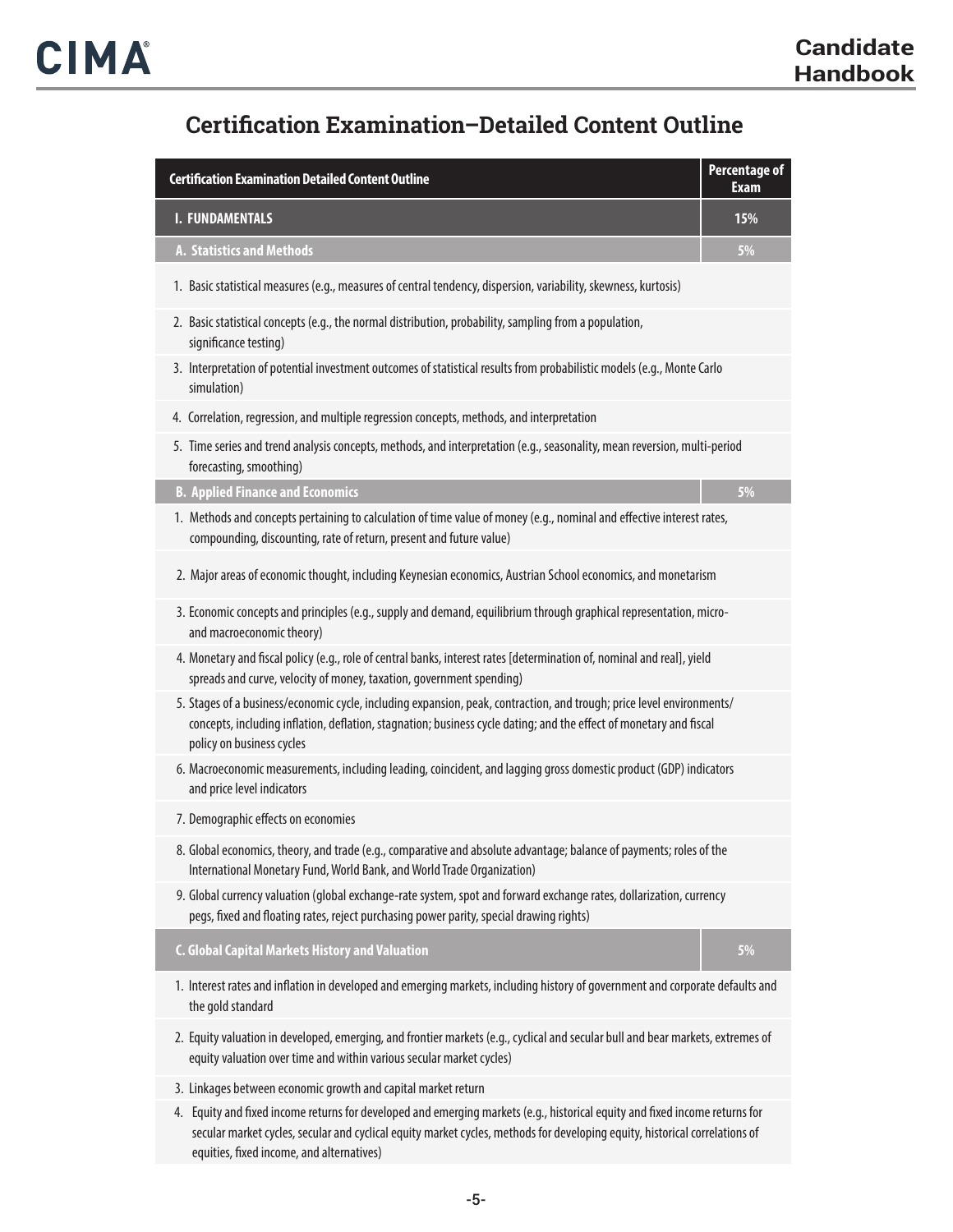| <b>II. INVESTMENTS</b>                                                                                                                                                                                                                                                                                                                                                 | 20% |
|------------------------------------------------------------------------------------------------------------------------------------------------------------------------------------------------------------------------------------------------------------------------------------------------------------------------------------------------------------------------|-----|
| <b>A. Investment Vehicles</b>                                                                                                                                                                                                                                                                                                                                          | 4%  |
| 1. Differences between investment vehicles (e.g., exchange-traded products [ETPs], mutual funds, closed-ends, mandates,<br>separately managed accounts [SMAs], unit investment trusts, individual securities, annuities)                                                                                                                                               |     |
| 2. Concepts in evaluating investment vehicles, including the due diligence of their distinct structures, holdings, tax treatment,<br>and performance metrics                                                                                                                                                                                                           |     |
| 3. Trends in the use of exchange-traded products (ETPs) and the impact of their wide adoption on markets                                                                                                                                                                                                                                                               |     |
| 4. Cost, transparency, and liquidity of various investment vehicles (e.q., exchange-traded products [ETP], limited partnerships<br>[LP], fund of funds, mutual funds, closed-end funds, annuities)                                                                                                                                                                     |     |
| <b>B.</b> Equity                                                                                                                                                                                                                                                                                                                                                       | 5%  |
| 1. Equity characteristics by size (capitalization), style (growth or value), volatility (defensive vs. cyclical), capital structure<br>(preferred stock), domestic vs. international, developed vs. emerging vs. frontier, Global/American Depositary Receipts<br>(GDRs/ADRs) vs. ordinary shares                                                                      |     |
| 2. Equity valuation methods (i.e., security analysis, economic analysis, fundamental analysis)                                                                                                                                                                                                                                                                         |     |
| 3. Global indices of equity (e.g., price-weighted, cap-weighted, fundamentally weighted, equal-weighted)                                                                                                                                                                                                                                                               |     |
| 4. Potential benefits and risks of international equity diversification in a portfolio                                                                                                                                                                                                                                                                                 |     |
| 5. Changes in correlations of investment returns over time across sectors, countries, and regions                                                                                                                                                                                                                                                                      |     |
| 6. Equity market valuation methods (i.e., price-earnings ratio [P/E ratio], growth rate, book-to-market ratio, Q ratio)                                                                                                                                                                                                                                                |     |
| 7. Individual equity security analysis (e.g., fundamental analysis, valuation techniques, screening techniques)                                                                                                                                                                                                                                                        |     |
| C. Fixed Income                                                                                                                                                                                                                                                                                                                                                        | 5%  |
| 1. Types of fixed income securities (e.g., government, municipal, corporate, money-market instruments, convertibles,<br>high-yield)                                                                                                                                                                                                                                    |     |
| 2. Characteristics of fixed income investments including basic features (priority of claims with capital structure), coupon<br>structures, payment methods, and options based on several parameters (i.e., quality; maturity, duration, and convexity;<br>issue size; fixed or floating rate coupons; call features; yield to maturity [YTM] and yield to worst [YTW]) |     |
| Pricing of fixed income securities (e.g., relative rates, discounts and premiums, inflation-adjusted valuation, duration)<br>3.                                                                                                                                                                                                                                        |     |
| 4. Common fixed income indices and benchmarks                                                                                                                                                                                                                                                                                                                          |     |
| 5. Potential benefits and risks in international fixed income diversification                                                                                                                                                                                                                                                                                          |     |
| 6. Individual fixed income security analysis (e.g., fundamental analysis, valuation techniques, screening techniques)                                                                                                                                                                                                                                                  |     |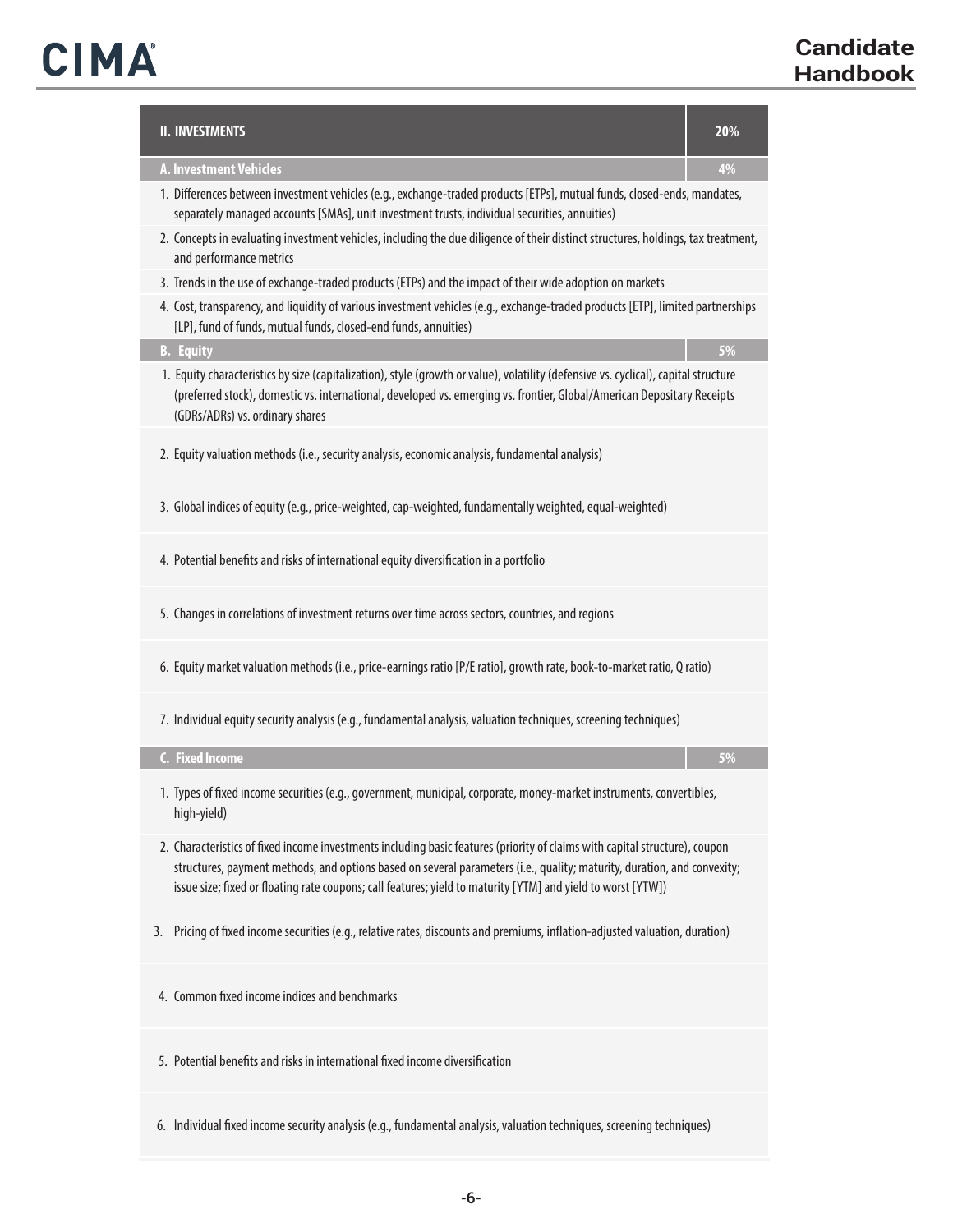# CIMA

| <b>D. Alternative Investments</b><br>2%                                                                                                                                                                                                                                                                                     |
|-----------------------------------------------------------------------------------------------------------------------------------------------------------------------------------------------------------------------------------------------------------------------------------------------------------------------------|
| 1. Distinction between alternative investment strategy (e.g., long-short, merger arbitrage) and structure (e.g., limited partner<br>[LP], mutual fund, exchange-traded products [ETP])                                                                                                                                      |
| 2. Differences between liquid and illiquid strategies                                                                                                                                                                                                                                                                       |
| 3. Differences in alternative investments (e.g., real estate, commodities, private equity, venture capital, private debt,<br>infrastructure), characteristics, risks, tax ramifications, and expected returns                                                                                                               |
| 4. Alternative investment structural considerations (e.g., transparency, liquidity, leverage, compensation/fee structures;<br>significance of third-party custodianship and independent auditing; funds of funds; heightened due diligence; hedge fund vs.<br>marketable vs. redeemable security structures)                |
| 5. Use of alternative investment strategies in asset allocation design                                                                                                                                                                                                                                                      |
| 6. Concepts in evaluating alternative investment strategies (e.g., absolute return, arbitrage, long/short, managed futures,<br>dedicated short bias, market neutral, event-driven, reinsurance, global macro)                                                                                                               |
| 7. Alternative investment indices and benchmarks                                                                                                                                                                                                                                                                            |
| 8. Share classes and their implications for various investment vehicles                                                                                                                                                                                                                                                     |
| <b>E. Options, Futures, and Other Derivatives</b><br>2%                                                                                                                                                                                                                                                                     |
| 1. Characteristics and concepts regarding options (e.g., puts, calls, and put-call parity; protective puts, put writing, covered calls,<br>straddles, spreads, and collars; index options, futures options, and foreign currency options; options-like securities, including<br>callable bonds, convertibles, and warrants) |
| 2. Futures contracts, pricing, and valuation and the use of other derivatives in a portfolio, including futures contract basics; futures<br>markets strategies; spot prices, spreads, and forward vs. futures pricing; and use of other derivatives in a portfolio                                                          |
| 3. Differences between hedging and speculating                                                                                                                                                                                                                                                                              |
| <b>F. Real Assets</b><br>2%                                                                                                                                                                                                                                                                                                 |
| 1. How specialty assets perform differently from traditional assets                                                                                                                                                                                                                                                         |
| 2. Types of investment market access (e.g., direct and indirect ownership, listed and unlisted)                                                                                                                                                                                                                             |
| 3. Real asset market valuation methods, cycles, and dynamics                                                                                                                                                                                                                                                                |
| 4. How real estate, infrastructure, commodities, and other real assets fit into client overall asset allocation (including different<br>sectors, benchmarking, and investment strategies)                                                                                                                                   |
| III. PORTFOLIO THEORY AND BEHAVIORAL FINANCE<br>20%                                                                                                                                                                                                                                                                         |
| A. Portfolio Theories and Models<br>6%                                                                                                                                                                                                                                                                                      |
| 1. Modern portfolio theory (MPT) assumptions, key aspects and criticisms of MPT, capital allocation line, positive diversification<br>effects, and the Black-Litterman model for portfolio allocation                                                                                                                       |
| 2. Efficient market hypothesis: weak, semi-strong, and strong                                                                                                                                                                                                                                                               |
| 3. Capital asset pricing model (CAPM), including systematic (market risk), non-systematic (idiosyncratic risk) and security<br>market line (SML)                                                                                                                                                                            |
| 4. Arbitrage pricing theory (APT) explanatory models regions                                                                                                                                                                                                                                                                |
| 5. Downside risk assessment using post-modern portfolio theory (Post-MPT) theories, methodologies, and strategies                                                                                                                                                                                                           |
| <b>B. Behavioral Finance Theory</b><br>6%                                                                                                                                                                                                                                                                                   |
| 1. Cognitive biases and mental heuristics related to existing beliefs and information processing concepts                                                                                                                                                                                                                   |
| 2. Biases and mental heuristics (e.g., loss aversion, overconfidence, self-control, status quo, endowment, regret aversion, affinity)<br>3. Portfolio construction based on behavioral bias                                                                                                                                 |
| 4. Common behavioral investor types (e.g., preservers, followers, independents, accumulators) and how to work with each<br>effectively in practice                                                                                                                                                                          |

5. Methods of overcoming cognitive and emotional bias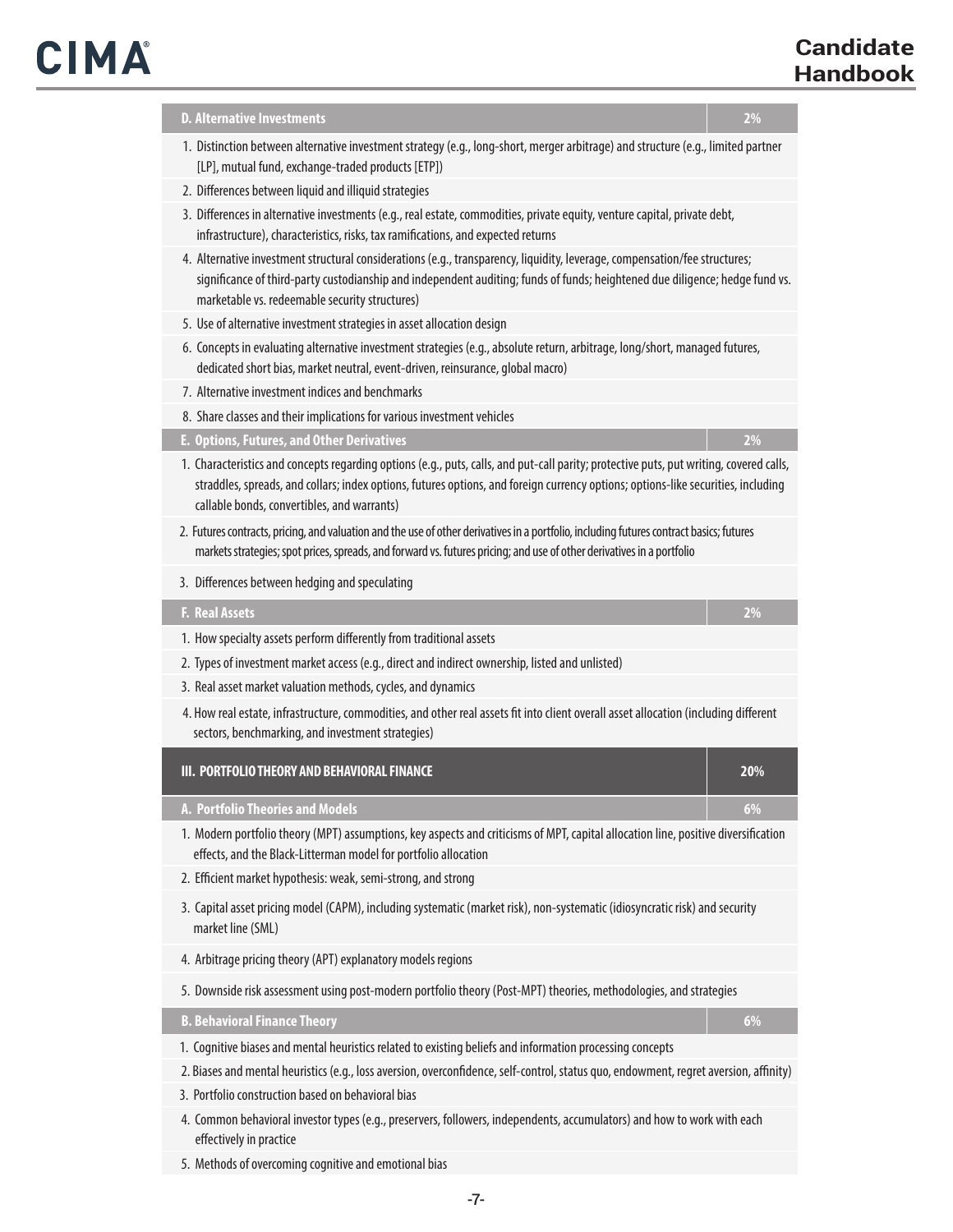| <b>C. Investment Philosophies and Styles</b>                                                                                                                                                                                                                   | 5%  |  |
|----------------------------------------------------------------------------------------------------------------------------------------------------------------------------------------------------------------------------------------------------------------|-----|--|
| 1. Factor-based indexing (e.g., smart beta, fundamental indexing), including factors (Fama and French, etc.)                                                                                                                                                   |     |  |
| 2. Benefits/risks of multi- and single-factor portfolios                                                                                                                                                                                                       |     |  |
| 3. Factor-based investing in active management and risk management                                                                                                                                                                                             |     |  |
| 4. Responsible investing (e.g., socially responsible investing [SRI]; environmental, social, and governance [ESG]; sustainable;<br>impact) benefits/risks of strategies; history, trends, and the challenges investors face when implementing such a strategy) |     |  |
| 5. Tax-aware investment strategies (e.g., tax efficiency, deferral vs. exemption, implementation of tax-efficient strategies,<br>location)                                                                                                                     |     |  |
| 6. Investment styles (e.g., active, passive) and the conventional rationale for each                                                                                                                                                                           |     |  |
| <b>D. Tools and Strategies</b>                                                                                                                                                                                                                                 | 3%  |  |
| 1. Market trends (time cycles), continuation, and corrections                                                                                                                                                                                                  |     |  |
| 2. Technical analysis (e.g., Dow Theory, trend analysis, intermarket analysis, momentum indicators)                                                                                                                                                            |     |  |
| 3. Tactical and dynamic asset allocation strategies                                                                                                                                                                                                            |     |  |
| <b>IV. Risk and Return</b>                                                                                                                                                                                                                                     |     |  |
|                                                                                                                                                                                                                                                                | 20% |  |
| A. Risk                                                                                                                                                                                                                                                        | 6%  |  |
| 1. Tools and techniques to leverage investments in a portfolio, including margin                                                                                                                                                                               |     |  |
| 2. Concepts of risk and uncertainty                                                                                                                                                                                                                            |     |  |
| 3. Types of risk (e.g., loss of principal, purchasing power, liquidity, geopolitical, currency, sovereign, interest rate, credit,<br>reinvestment, shortfall, sequencing)                                                                                      |     |  |
| <b>B. Risk Measurements</b>                                                                                                                                                                                                                                    | 6%  |  |
| 1. Knowledge of statistical concepts and metrics related to risk (e.g., standard deviation, tail risk, downside risk, beta)                                                                                                                                    |     |  |
| 2. Differences between volatility and downside risk                                                                                                                                                                                                            |     |  |
| <b>C. Performance Measurement and Attribution</b>                                                                                                                                                                                                              | 8%  |  |
| 1. Investment return calculation (e.g., income, capital appreciation, absolute and relative performance, rolling-period vs. annual<br>returns, time-weighted and dollar-weighted rates of return, arithmetic and geometric average returns)                    |     |  |
| 2. Strengths and weaknesses of different types of risk-adjustment analysis (e.g., alpha, R-squared coefficient)                                                                                                                                                |     |  |
| 3. Benchmarking methods (e.g., synthetic benchmarks, using indexes, attributes of effective benchmarks, use of peer groups,<br>customization)                                                                                                                  |     |  |
| 4. Attribution analysis methods, including scatter grams and floating bar charts, returns-based and holdings-based, and sources<br>of return and risk                                                                                                          |     |  |
| 5. Universe biases (e.g., survivorship, reporting bias)                                                                                                                                                                                                        |     |  |
| V. Portfolio Construction and Consulting Process                                                                                                                                                                                                               | 25% |  |
| A. Investments & Wealth Institute Code of Professional Responsibility                                                                                                                                                                                          | 4%  |  |
| 1. Investments & Wealth Institute Code of Professional Responsibility                                                                                                                                                                                          |     |  |
| <b>B. Client Discovery</b>                                                                                                                                                                                                                                     | 3%  |  |
| 1. Investment management models such as goals-based investment management (including accumulation and decumulation)<br>and liability-driven strategies (e.g., portfolio immunization, cash-flow matching)                                                      |     |  |
| 2. Relationship between time horizon and expected return vs. terminal value result of investment management models                                                                                                                                             |     |  |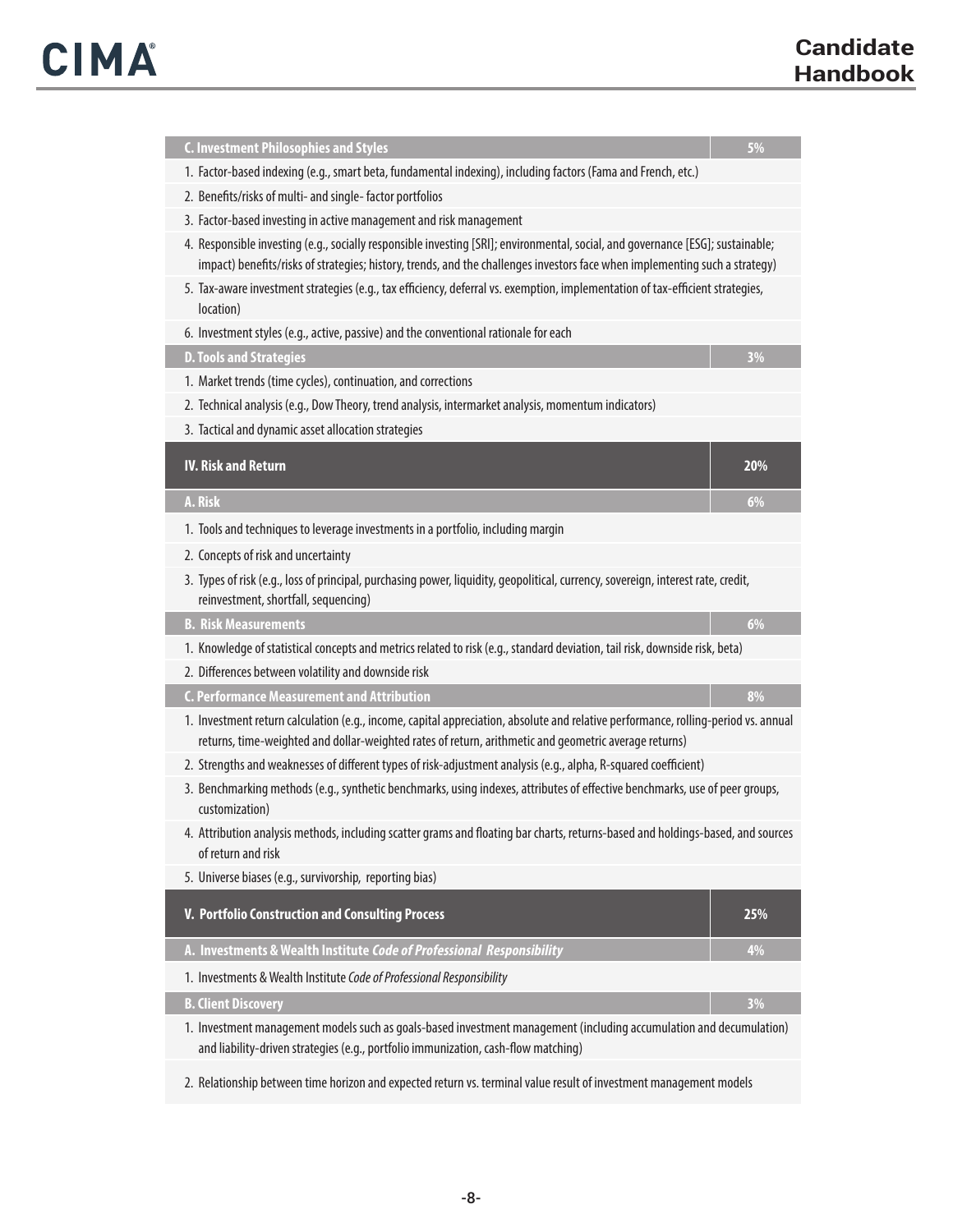| <b>C. Investment Policy</b>                                                                                                                                                                                                                               | 5%   |
|-----------------------------------------------------------------------------------------------------------------------------------------------------------------------------------------------------------------------------------------------------------|------|
| 1. Asset allocation methodology (e.g., spending policy and its implications on asset allocation, strategic vs. tactical asset<br>allocation, core and satellite strategy, total return)                                                                   |      |
| 2. Client-specific concepts to cover in an investment policy statement (e.g., goals and objectives, risk tolerance, time horizon,<br>asset class interest, asset allocation, diversifying concentrations, tax concerns, liquidity, target rate of return) |      |
| 3. Investment-related concepts to cover in an investment policy statement (e.g., investment and tax management strategies,<br>rebalancing approach, passive to active spectrum, location of assets)                                                       |      |
| 4. Governance and ethics-related concepts to cover in an investment policy statement (e.g., liability policy, disclosures, duties<br>and responsibilities such as proxy voting and monitoring requirements)                                               |      |
| <b>D. Portfolio Construction</b>                                                                                                                                                                                                                          | 5%   |
| 1. Risk budgeting, including risk factors, traditional asset-based and risk-based asset allocation approaches, and risk parity<br>investment strategies                                                                                                   |      |
| 2. Uses/advantages/disadvantages of Value-at-Risk (VaR) and Monte Carlo simulations of investment management models                                                                                                                                       |      |
| 3. Scenario and stress testing methodologies (e.g., historical simulation and prospective simulation)                                                                                                                                                     |      |
| E. Manager Search, Selection, and Monitoring                                                                                                                                                                                                              | 5%   |
| 1. Components of manager due diligence                                                                                                                                                                                                                    |      |
| 2. Active share                                                                                                                                                                                                                                           |      |
| 3. Manager styles and asset class structures                                                                                                                                                                                                              |      |
| 4. The benefits and caveats of manager structuring including a multi-manager approach                                                                                                                                                                     |      |
| F. Portfolio Review and Revisions                                                                                                                                                                                                                         | 3%   |
| 1. Rebalancing methodologies and considerations                                                                                                                                                                                                           |      |
| <b>Totals</b>                                                                                                                                                                                                                                             | 100% |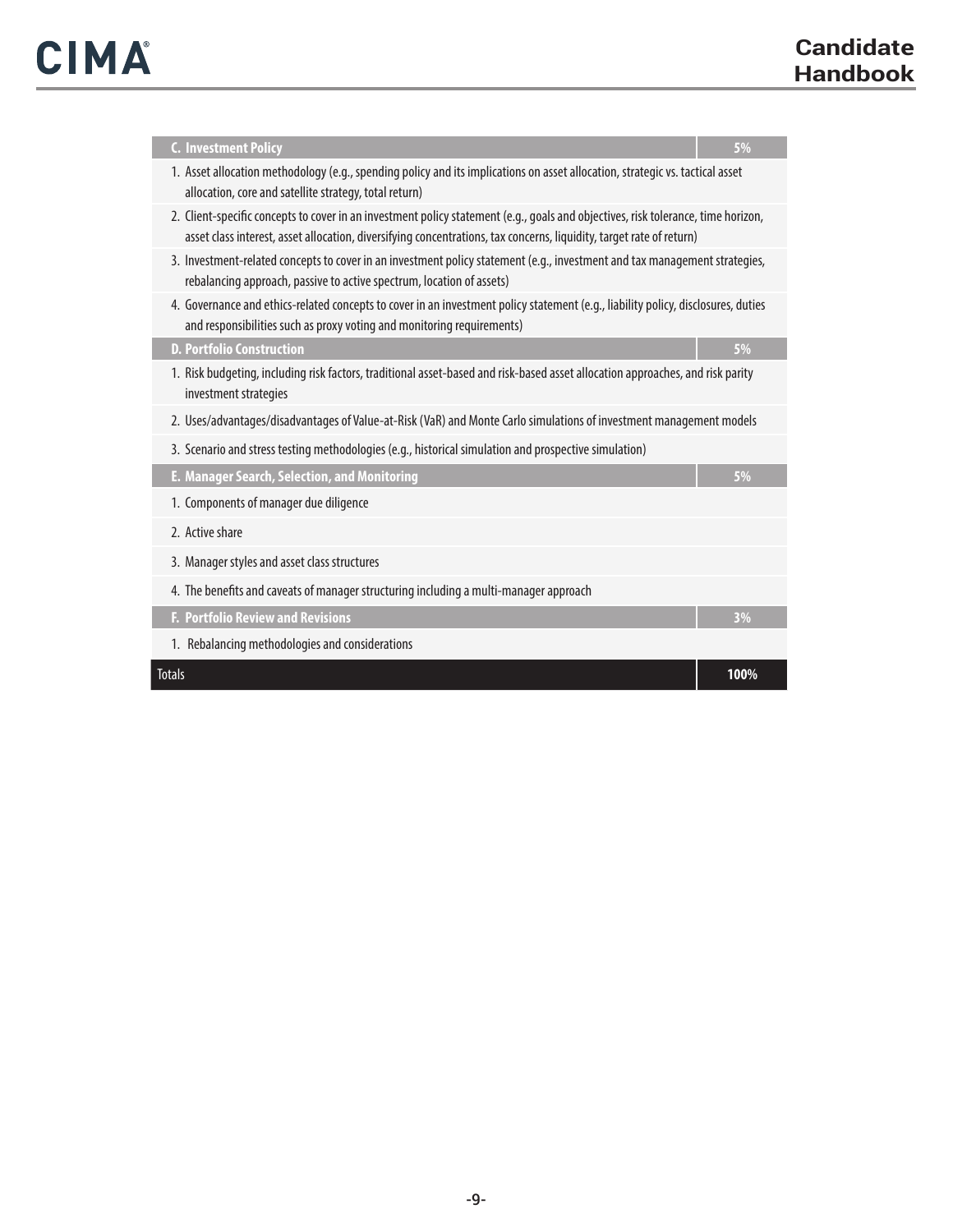#### **Calculator Policy**

The Institute will allow use of the following calculators on the CIMA® Certification Examination: HP 10b, HP 10bII, HP 10bII Plus, HP 12C, HP 12C Platinum, HP 17B, HP 17BII and HP 17BII Plus, as well as the Texas Instrument BA II Plus, BA II Plus Professional and BA II Plus Business Analyst. Newer and older versions of these calculators will be allowed for use.

Candidates are required to clear their financial calculator's memory prior to an exam. Any notes, including manually programmed formulas, will not be allowed in the testing area. If the calculator has notes/ formulas printed on the calculator, or includes any other information, it must be removed or covered by solid color tape. Calculators are subject to inspection by test center staff.

The Institute does not endorse or recommend any specific model for use on the CIMA Certification Examination.

#### **Identification**

Candidates will be required to present two valid, unexpired forms of identification prior to testing. One government issued ID with permanently affixed photo and signature, and a second form with signature. Both IDs should match the name exactly as it appears on the Authorization to Test notification and Confirmation Letter, previously emailed to the candidate. If the name does not match, candidates may be turned away. Please contact the Institute with name updates prior to testing.

- *•* Examples of valid primary forms of identification are: driver's license photograph; state/government identification card with photograph; passport; military identification card with photograph.
- *•* The secondary form of identification must display the candidate's name and signature for signature verification (e.g., credit card with signature, government issued or social security card with signature).
- *•* If a candidate's name on the registration is different than it appears on an identification document, the candidate must bring proof of name change (e.g., marriage license, divorce decree or court order).

#### **Security**

*•* PEARSON VUE administration and security standards are designed to ensure all candidates are provided the same opportunity to demonstrate their abilities. The Test Center is continuously monitored by video surveillance equipment for security purposes.

#### **Personal Belongings and Test Center Rules**

Examination is proprietary and as such;

- *•* No personal items, including but not limited to, mobile phones, hand-held computers/personal digital assistants (PDAs) or other electronic devices, pagers, watches, wallets, purses, firearms or other weapons, hats (and other nonreligious head coverings), bags, coats, jackets, eyeglass cases, books, and/ or notes, pens or pencils are allowed in the testing room. Candidates must store all personal items in a secure area (a locker) as indicated by the Test Administrator (TA) or return them to their vehicle. If a candidate refuses to store their personal items, they will not be allowed to test, and their exam fee will be forfeit.
- *•* All electronic devices must be turned off before storing them in a locker. Candidates will be asked to empty their pockets for the purpose of allowing the TA to verify that nothing is in them. If a candidate has hair that covers their ears, they may be asked to show them for the purpose of allowing the TA to verify that no Bluetooth devices are present. The TA may also ask a candidate to roll up their sleeves to verify that there is no writings on arms. Before candidates enter the testing room, they will be asked to pat themselves down (for example: arms, legs, waistline) to show there is nothing hidden on their body.
- *•* The test center is not responsible for lost, stolen, or misplaced personal items.
- *•* Studying IS NOT allowed in the test center. Visitors, children, spouses, family, or friends ARE NOT allowed in the test center.

#### **Examination Restrictions**

- *•* An Erasable noteboard booklet and pen will be provided upon check in prior to entering the testing room.
- *•* Candidates may not remove any of these materials from the testing room or begin writing on the noteboard until the test has been started. No documents or notes of any kind may be removed from the Test Center.
- *•* The TA will log candidates into an assigned workstation
- *•* Candidates will verify that they are taking the intended test they registered to take. Unless otherwise instructed, candidates must remain in their assigned seat until escorted out of the testing room by a TA.
- *•* Once candidates have entered the testing room, they may not communicate with other candidates. Any disruptive, threatening, or fraudulent behavior in the testing room may be grounds for terminating the test, invaliding test results, or result in disqualification from taking the exam at a future date.

Eating, drinking, chewing gum, smoking, and/or making noise that creates a disturbance for other candidates is prohibited during the test.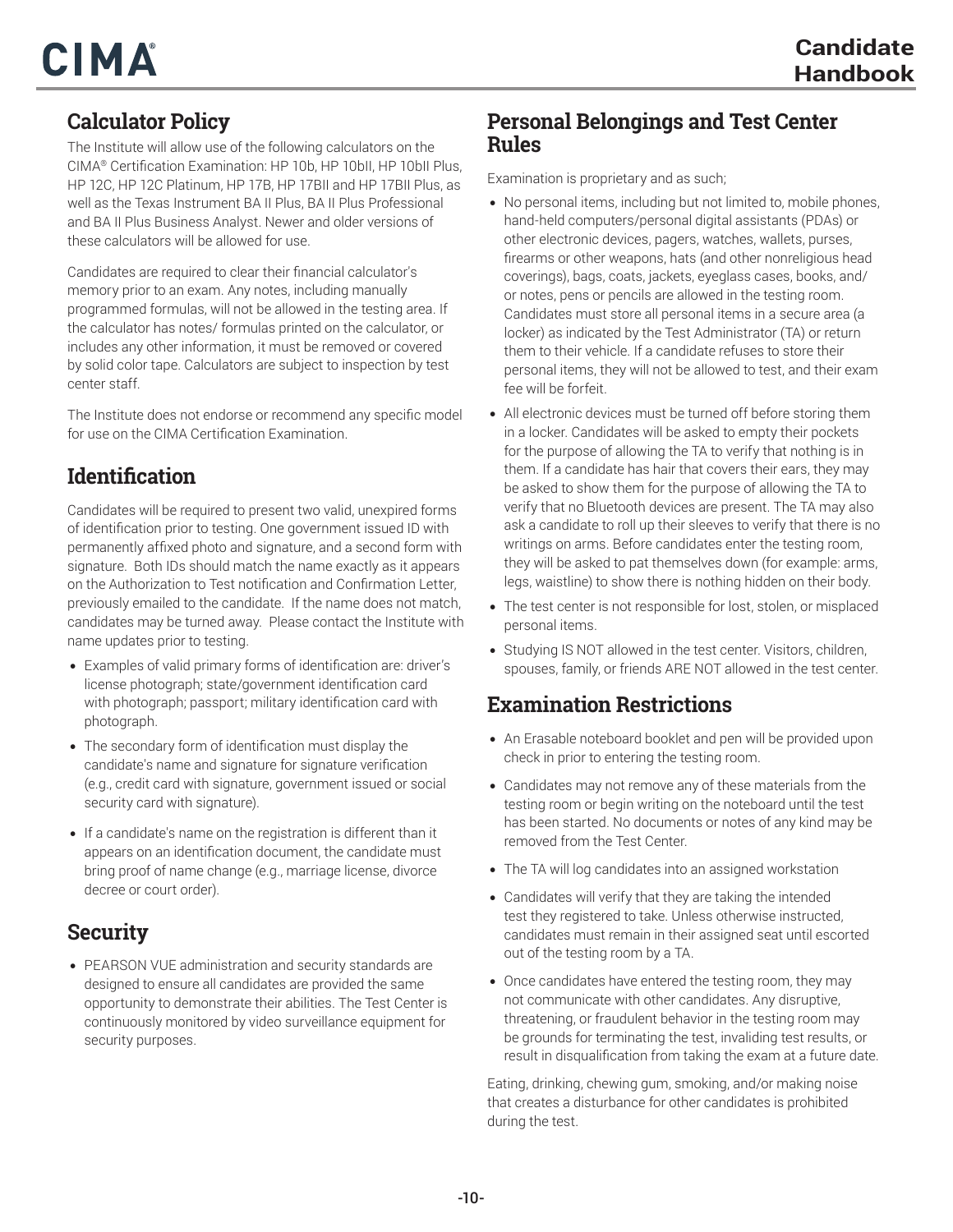#### **Misconduct**

If a candidate engages in any of the following conduct during the examination the candidate may be dismissed, scores will not be reported and examination fees will not be refunded. Examples of misconduct are when candidates:

- *•* create a disturbance, are abusive, or otherwise uncooperative;
- *•* display and/or use electronic communications equipment such as pagers, cellular/smart phones, watches.
- *•* talk or participate in conversation with other examination candidates;
- *•* give or receive help or are suspected of doing so;
- *•* leave the Test Center during the administration;
- *•* attempt to record examination questions or make notes;
- *•* attempt to take the examination for someone else;
- *•* are observed with personal belongings, or
- *•* are observed with notes, books or other non-approved aids/materials.

#### **Copyrighted Examination Questions**

All examination questions are the copyrighted property of the Institute. It is forbidden under federal copyright law to copy, reproduce, record, distribute, or display these examination questions by any means, in whole or in part. Doing so may subject candidates to severe civil and criminal penalties.

#### **Taking the Examination**

Examination will be given by computer at a PEARSON VUE Test Center. Candidates do not need computer experience or typing skills to take the examination. On the day of the examination appointment, candidates are asked to report to the Test Center 15 minutes prior to the scheduled testing time. Candidates should look for the PEARSON VUE Test Center Check-in area. A candidate who arrives more than 15 minutes after the scheduled appointment time may be turned away and not admitted to the exam, thereby forfeiting their exam fee.

Once a candidate has been checked in for their examination, they will begin with a non-disclosure statement and a Tutorial. Following the Tutorial, which consists of instructions for taking the examination, the candidate will begin the timed exam.

Prior to arriving at the test center, candidates can watch a short video outlining what to expect at a PEARSON VUE test center at www.pearsonvue.com/iwi.

#### **Candidate Comments**

During the examination, comments may be provided for any question Note: candidates will not be given additional time to make comments.

#### **After the Examination**

After completing the Certification Examination, candidates are asked to complete a short evaluation of their overall certification program experience.

Scores are not reported over the telephone, by electronic mail, or by facsimile. Certification Examination score reports are provided immediately after candidates complete their examination.

Candidate score reports will indicate a "pass" or "fail." A candidate's pass/fail status is determined by the raw score. Candidates must achieve a passing score on the Certification Examination to complete the certification process.

Note that due to Exam Development and implementation activities, there may be infrequent periods of time during which score reports will not be available immediately after taking an exam, but will be available after the Institute completes the exam implementation and analysis activities.

#### **Pass/Fail Score Determination**

The methodology used to set the minimum passing scores for the Certification Examination is the Modified Angoff method, applied during the performance of a Passing Point Study by a panel of experts in the field. The experts evaluated each question on the examination to determine how many correct answers are necessary to demonstrate the knowledge and skills required to pass the examination. A candidate's ability to pass the examination depends on the knowledge and skill demonstrated, not on the performance of other candidates.

Passing scores may vary slightly for each version of the examination. To ensure fairness to all candidates, a process of statistical equating is used. This involves selecting an appropriate mix of individual questions for each version of the examination that meet the content distribution requirements of the examination content blueprint.

Because each question has been pretested, a difficulty level can be assigned. The process then considers the difficulty level of each question selected for each version of the examination, attempting to match the difficulty level of each version as closely as possible. To assure fairness, slight variations in difficulty level are addressed by adjusting the passing score up or down, depending on the overall difficulty level statistics for the group of scored questions that appear on a particular version of the examination.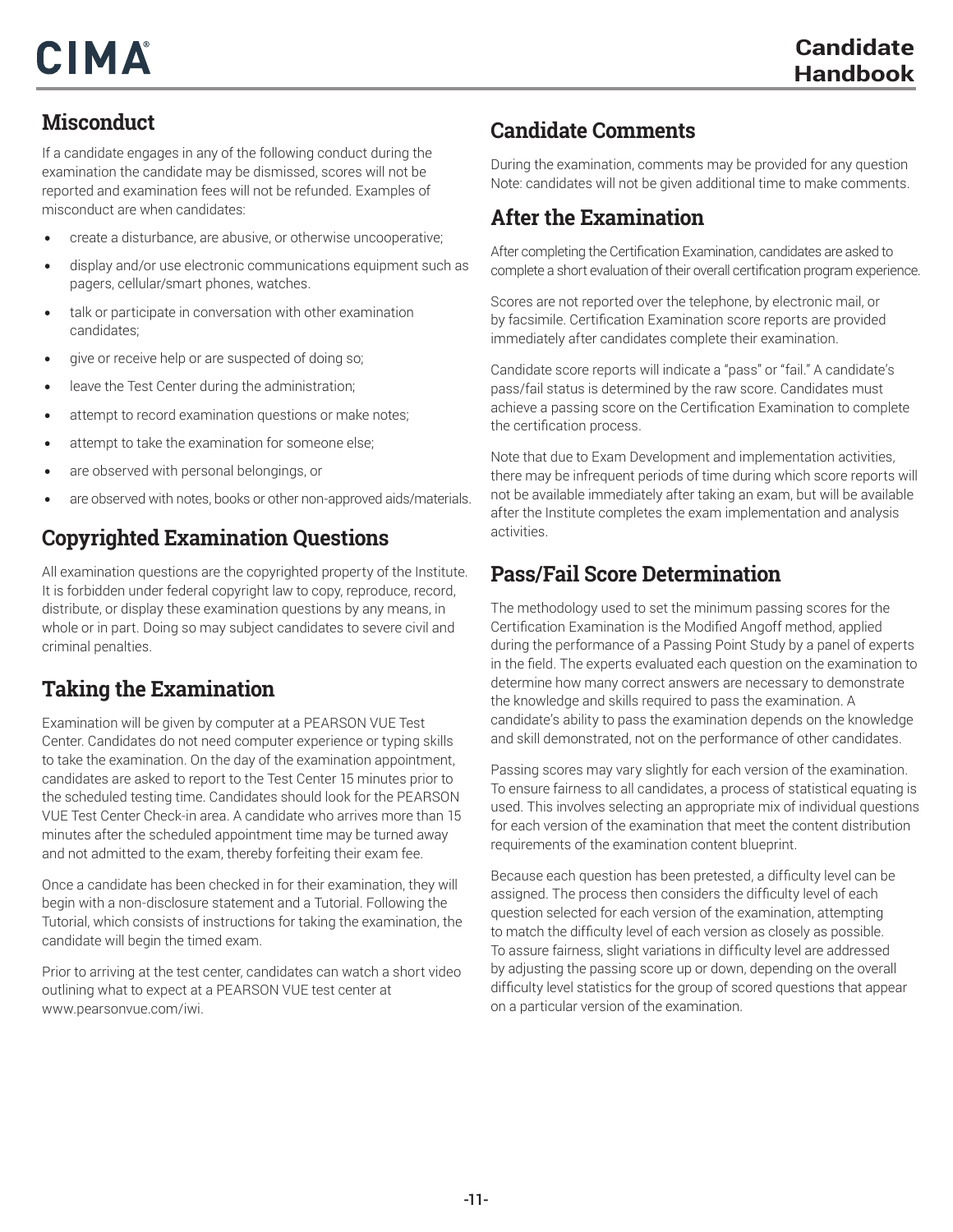#### **Scores Cancelled by the Institute or PEARSON VUE**

The Institute and PEARSON VUE are responsible for the validity and integrity of the scores they report. On occasion, occurrences, such as computer malfunction or misconduct by a candidate, may cause a score to be suspect. The Institute and PEARSON VUE reserve the right to void or withhold examination results if, upon investigation, violation of its regulations is discovered.

#### **If You Do Pass the Examination**

Candidates who pass the Certification Examination will receive an email from the Institute outlining the final steps of the certification process.

#### **If You Do Not Pass the Examination**

Candidates who do not pass the Certification Examination will be provided a list of topics that merit additional study. The Institute will email candidates steps to apply for and pay the fee to retake the exam. Once the Institute has processed the request, they will notify PEARSON VUE of the candidate's eligibility to retest. PEARSON VUE will then send a new Authorization to Test notification to the candidate with steps to schedule an exam. Candidates who do not pass the Certification Examination must wait 30 days to retest.

#### **Duplicate Score Report**

Candidates may access a duplicate exam score report through their online accounts at www.pearsonvue.com/iwi

#### **Confidentiality**

Information about candidates who are testing and their examination results are considered confidential. Studies and reports concerning candidates will contain no information identifiable with any candidate, unless authorized by the candidate.

#### **Examination Inquiries**

Examination materials are not available for review because of security issues. PEARSON VUE and Institute staff members will not discuss specific examination items and there are no appeal procedures to challenge individual examination items, answers, or a failing score.

#### **CIMA Certification Renewal Requirements**

The CIMA® and Certified Investment Management Analyst® marks must be renewed every two years. The requirements to renew the CIMA certification are as follows:

Each CIMA certificant must:

- 1. Complete and report a minimum of 40 hours of continuing education (CE), two of which must be ethics credits.
- 2. Complete compliance requirements.
- 3. Pay a certification renewal fee.

All CIMA professionals are required to complete the three renewal requirements outlined above on or before the certification expiration date. Failure to meet the renewal requirements will result in loss of the right to use the CIMA Certification marks.

The standard certification period is two years (24 continuous months) and expires on the last day of the renewal month.

Certification renewal requirements may change at the discretion of the Institute's Certification Commission. CIMA certificants will be notified in advance of changes.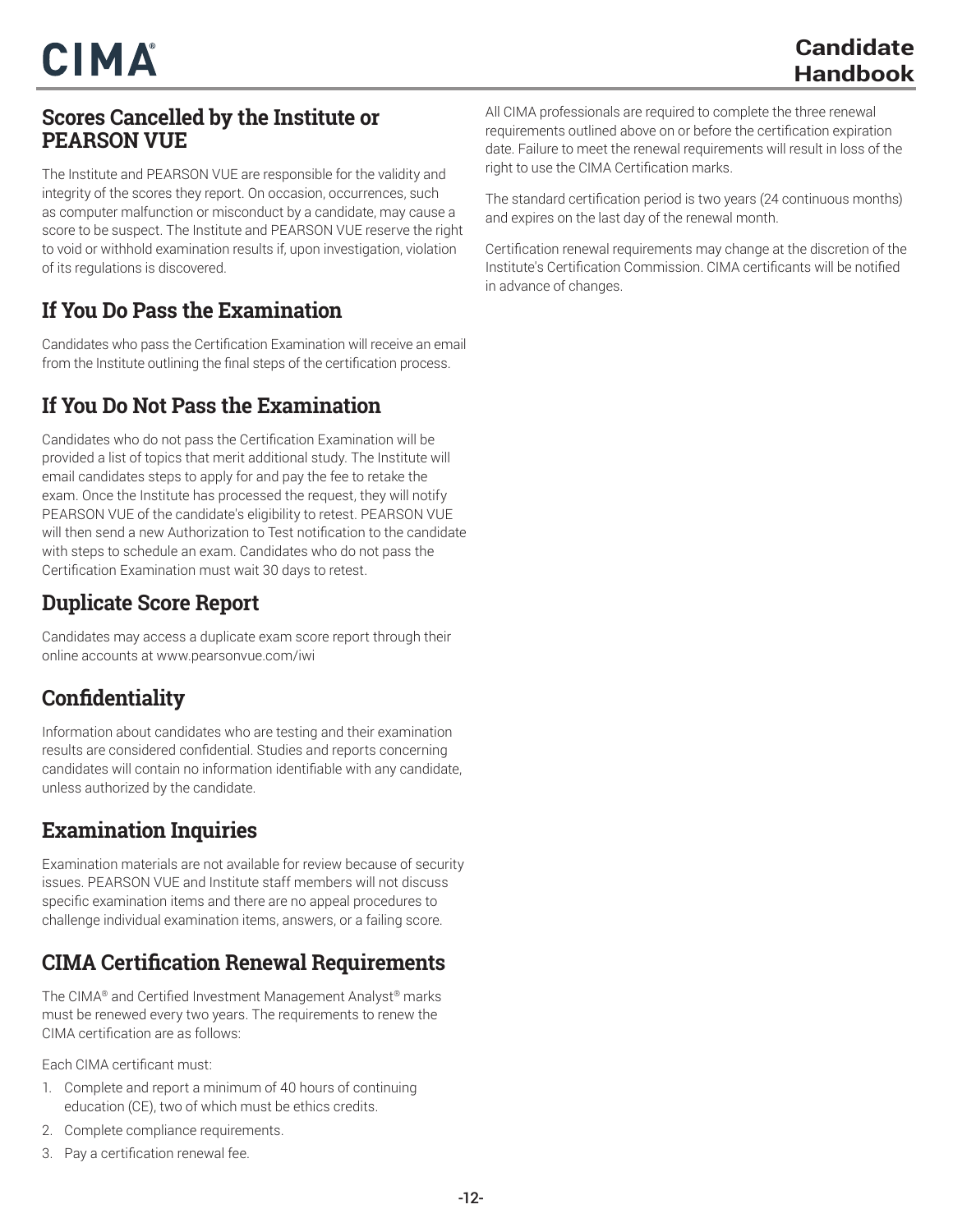## **Overview of the CIMA® Certification Program**

| <b>Initial Certification</b> |                                                                                                                                                                                 |                                                                                                                                |  |
|------------------------------|---------------------------------------------------------------------------------------------------------------------------------------------------------------------------------|--------------------------------------------------------------------------------------------------------------------------------|--|
| Step 1                       | <b>CIMA Application and Background Check</b>                                                                                                                                    | <b>Application Fee:</b><br>\$600 current Institute member<br>\$995 with Institute membership<br>\$1095 non-member              |  |
| Step 2                       | <b>Registered Education Program</b>                                                                                                                                             | Tuition is paid directly to a Registered<br><b>Education Provider</b>                                                          |  |
| Step 3                       | <b>CIMA Certification Exam</b>                                                                                                                                                  | First-time testing fee included in application fee;<br>retesting fee is \$225 for Institute members; \$325 for<br>non-members. |  |
| Step 4                       | Licensing agreement and adherence to the Insti-<br>tute's Code of Professional Responsibility and Rules<br>and Guidelines for the Use of the Marks.                             | Initial certification fee is paid and certification<br>renewal date is set.                                                    |  |
| Recertification              |                                                                                                                                                                                 |                                                                                                                                |  |
| Step 1                       | Pay CIMA Certification Fee. Fee is paid at the begin-<br>ning of renewal period.                                                                                                | <b>Certification Renewal Fee:</b><br>\$275 current Institute member<br>\$895 non-member<br>\$620 with Institute membership     |  |
| <b>Step 2</b>                | Report 40 hours continuing education (CE) credit<br>earned during the two-year certification period                                                                             | Note: For acceptable CE topics visit<br>www.investmentsandwealth.org                                                           |  |
| Step 3                       | License agreement and adherence to the Institute's<br>Code of Professional Responsibility and Rules<br>and Guidelines for the Use of the Marks; disclose<br>violations, if any. | Note: A completed compliance disclosure is required<br>to receive recertification.                                             |  |

*All fees are in U.S. dollars (USD). All fees are subject to change.*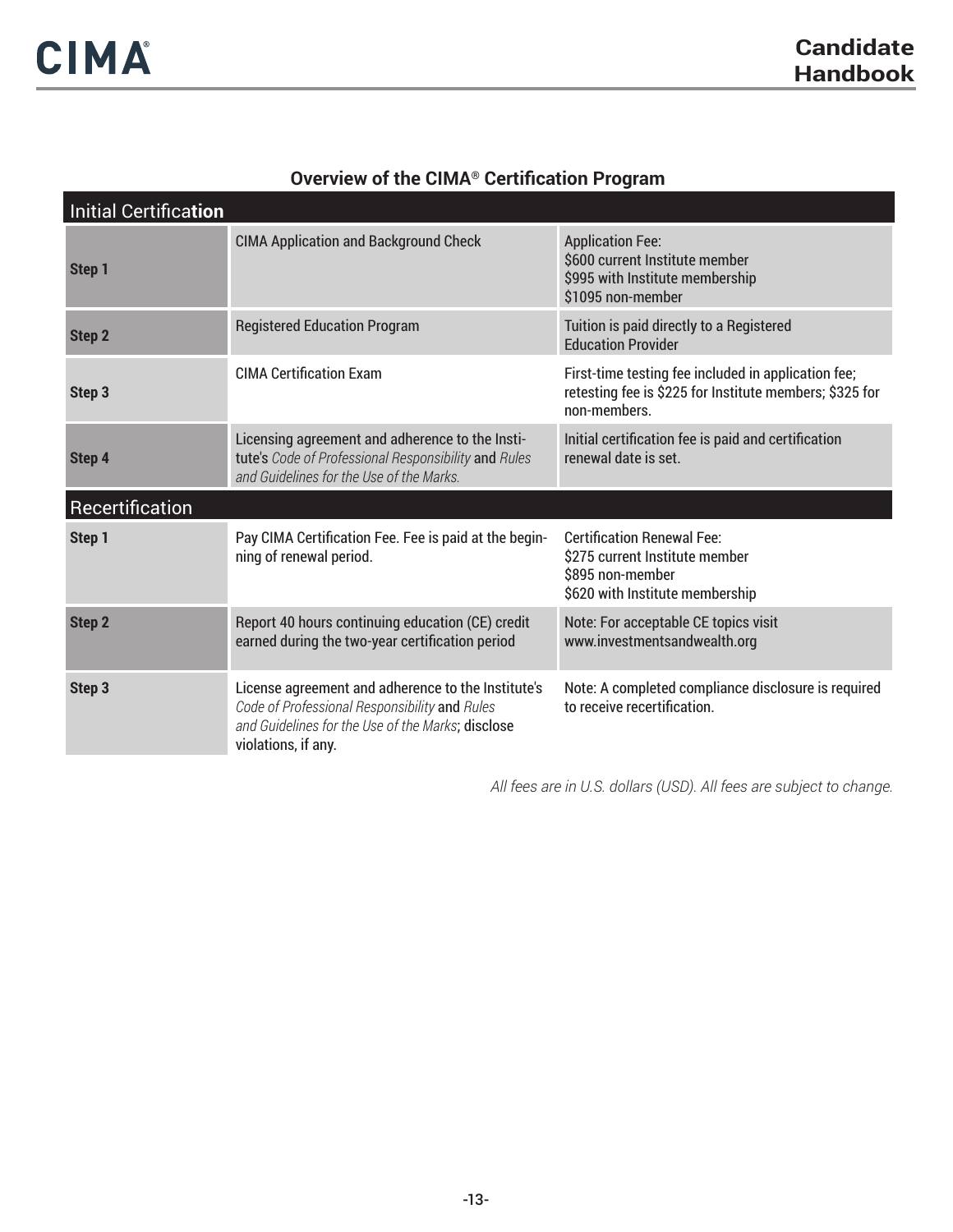

## **REQUEST FOR SPECIAL EXAMINATION ACCOMMODATIONS**

If you have a disability covered by the Americans with Disabilities Act, **please complete this form and the Documentation of Disability-Related Needs Form on the next page, and submit them with your application to the Institute at least 45 days prior to your requested examination date**. The information you provide, and any documentation regarding your disability and your need for accommodation in testing, will be treated with strict confidentiality.

| Candidate Information<br>Candidate ID # ______________________ |                                                                  |          |
|----------------------------------------------------------------|------------------------------------------------------------------|----------|
| Name (Last, First, Middle Initial, Former Name)                |                                                                  |          |
| <b>Mailing Address</b>                                         |                                                                  |          |
| City                                                           | <b>State</b>                                                     | Zip Code |
| Daytime Telephone Number                                       | <b>Email Address</b>                                             |          |
| <b>Special Accommodations</b>                                  |                                                                  |          |
|                                                                |                                                                  |          |
| Please provide (check all that apply):                         |                                                                  |          |
| Reader                                                         |                                                                  |          |
| <b>Extended testing time (time and a half)</b>                 |                                                                  |          |
| Reduced distraction environment                                |                                                                  |          |
|                                                                | Please specify below if other special accommodations are needed. |          |
|                                                                |                                                                  |          |
|                                                                |                                                                  |          |
|                                                                |                                                                  |          |
|                                                                |                                                                  |          |
|                                                                |                                                                  |          |
|                                                                |                                                                  |          |

#### **PLEASE READ AND SIGN:**

**Candidate Information**

**I give my permission for my diagnosing professional to discuss with Institute staff my records and history as they relate to the requested accommodation.**

#### **Signature: Community Community Community Community Community Community Community Community Community Community Community Community Community Community Community Community Community Community Community Community Communit**

Return this form to: Investments & Wealth Institute, 5619 DTC Parkway #500, Greenwood Village, CO 80111

certification@i-w.org

If you have questions, call the Institute's certification department at 303-770-3377, option 2.